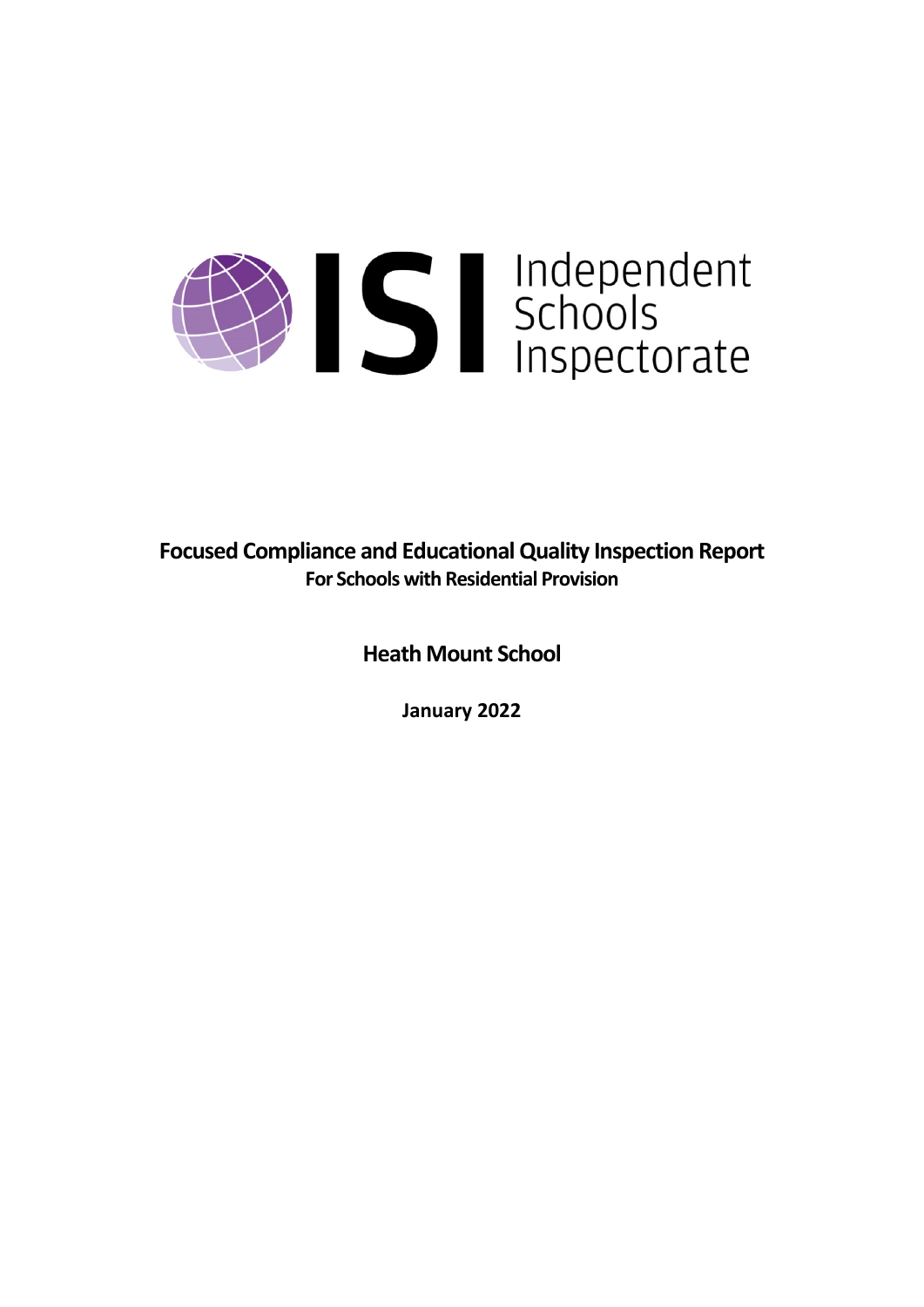# **Contents**

|    | <b>School's Details</b>                                              | 3  |
|----|----------------------------------------------------------------------|----|
| 1. | <b>Background Information</b>                                        | 4  |
|    | <b>About the school</b>                                              | 4  |
|    | What the school seeks to do                                          | 4  |
|    | About the pupils                                                     | 4  |
| 2. | <b>Regulatory Compliance Inspection</b>                              | 5  |
|    | Preface                                                              | 5  |
|    | <b>Key findings</b>                                                  | 6  |
|    | PART 1 - Quality of education provided                               | 6  |
|    | PART 2 - Spiritual, moral, social and cultural development of pupils | 6  |
|    | PART 3 - Welfare, health and safety of pupils                        | 6  |
|    | PART 4 – Suitability of staff, supply staff, and proprietors         | 7  |
|    | PART 5 - Premises of and accommodation at schools                    | 7  |
|    | PART 6 - Provision of information.                                   | 7  |
|    | PART 7 - Manner in which complaints are handled                      | 7  |
|    | PART 8 - Quality of leadership in and management of schools          | 7  |
| 3. | <b>Educational Quality Inspection</b>                                | 8  |
|    | Preface                                                              | 8  |
|    | <b>Key findings</b>                                                  | 8  |
|    | <b>Recommendations</b>                                               | 8  |
|    | The quality of the pupils' academic and other achievements           | 8  |
|    | The quality of the pupils' personal development                      | 10 |
| 4. | <b>Inspection Evidence</b>                                           | 13 |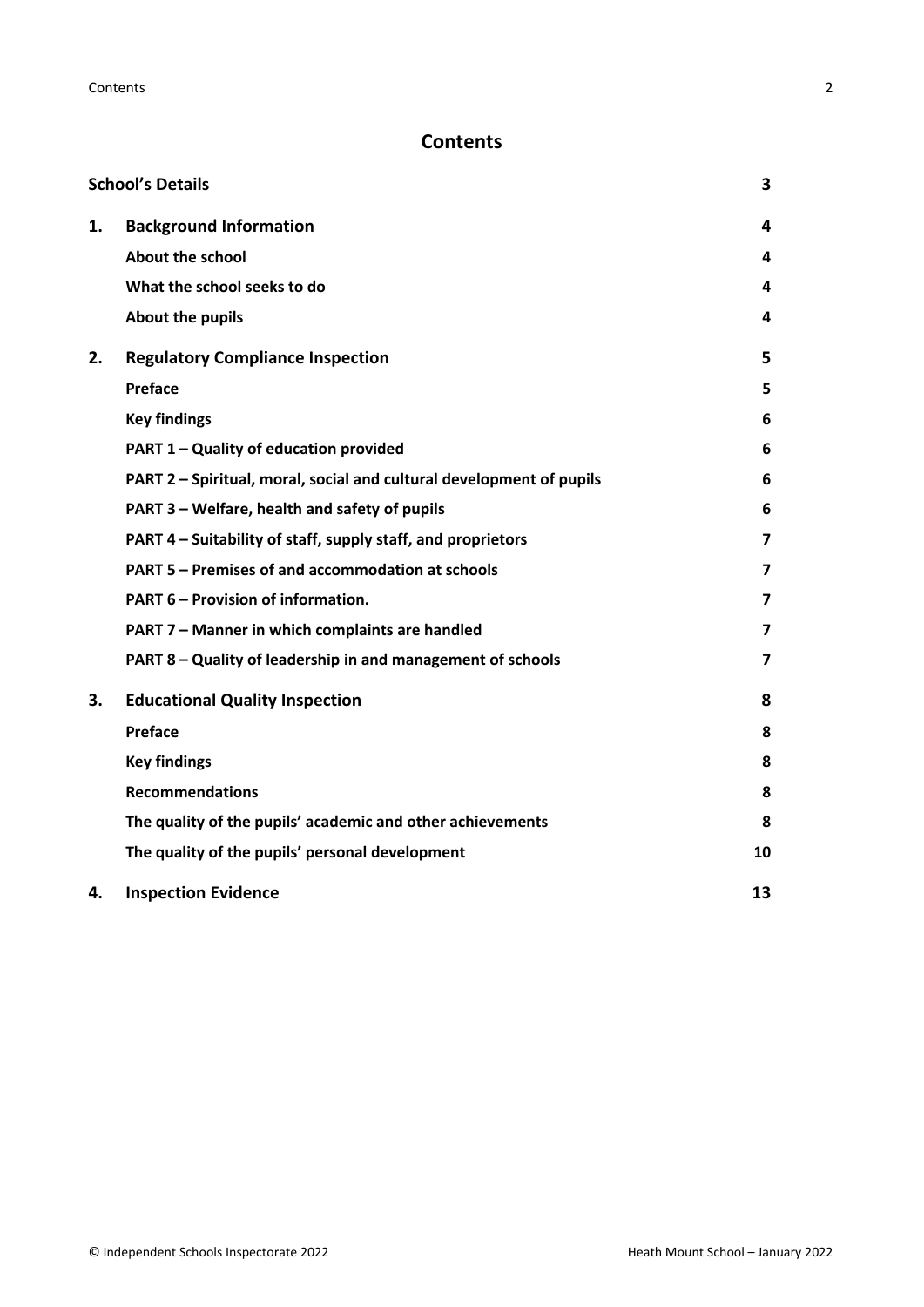| 919/6046                                          |                 |                                                                                                           |     |
|---------------------------------------------------|-----------------|-----------------------------------------------------------------------------------------------------------|-----|
| 311069                                            |                 |                                                                                                           |     |
| <b>Woodhall Park</b><br>Hertford<br>Hertfordshire |                 |                                                                                                           |     |
|                                                   |                 |                                                                                                           |     |
| 01920 830230                                      |                 |                                                                                                           |     |
| office@heathmount.org                             |                 |                                                                                                           |     |
| Head<br>Mr Christopher Gillam                     |                 |                                                                                                           |     |
| Mrs Juliette Hodson                               |                 |                                                                                                           |     |
| 3 to 13                                           |                 |                                                                                                           |     |
| 498                                               |                 |                                                                                                           |     |
| Day pupils                                        | 423             | <b>Flexi Boarders</b>                                                                                     | 75  |
| <b>EYFS</b>                                       | 82              | Preparatory                                                                                               | 416 |
|                                                   |                 |                                                                                                           |     |
|                                                   | <b>SG14 3NG</b> | <b>Heath Mount School</b><br><b>Heath Mount School</b><br><b>Watton at Stone</b><br>18 to 21 January 2022 |     |

# <span id="page-2-0"></span>**School's Details**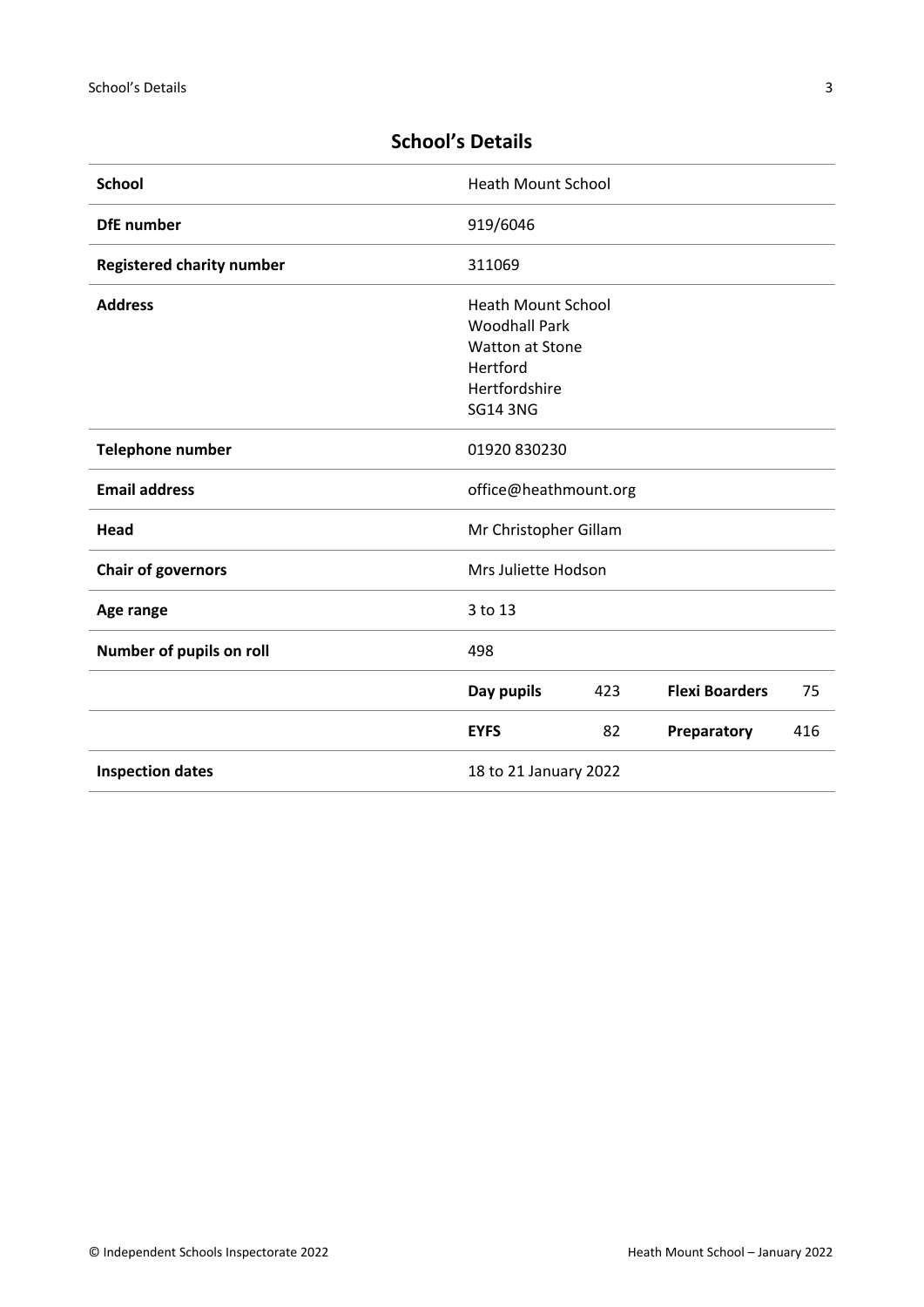## <span id="page-3-0"></span>**1. Background Information**

#### <span id="page-3-1"></span>**About the school**

- 1.1 Heath Mount School is a co-educational day and boarding preparatory school founded in 1796 and located in a rural setting close to Ware in Hertfordshire. Pupils may board on a flexi basis from the age ofseven. It is a registered charity, overseen by a board of governors who are also trustees of the Heath Mount School Trust.
- 1.2 Since the previous inspection, the school has initiated a programme to develop pupils' thinking and learning skills. A sport scholarship programme has been added to those available for academic ability, art, drama and music. Spanish has been introduced as a further modern language choice for pupils in Year 3 and above. The school has invested in new buildings for performing arts, for Nursery and for Years 3 and 4. A dance studio has been created along with a new fitness suite for older pupils.
- 1.3 During the period March to June 2020, the whole school remained open only for children of key workers. No boarders remained on site. During this period of closure, the school provided remote learning materials for all pupils.
- 1.4 In the interests of infection control during the COVID-19 (coronavirus) pandemic, inspection evidence was gathered partly remotely and partly on site to reduce contact within the school setting.
- 1.5 In line with the direction given by the Department for Education (DfE) at the time, no evaluation has been made of the nature or effectiveness of any provision made during the period March to August 2020, including its impact on pupils' learning, achievement or personal development. Any concerns relating to pupils' welfare during this period which directly relate to measures implemented by the school have been considered.
- 1.6 During the lockdown period of January to March 2021, all pupils other than vulnerable pupils or the children of key workers received remote learning provision at home.
- 1.7 Since 2020, EYFS profiles have not been externally moderated.

#### <span id="page-3-2"></span>**What the school seeks to do**

1.8 The school aims to give pupils a secure, happy environment in which they can develop their own talents, play and create while being prepared for life's future challenges. It sets out to foster imagination, a love of learning and the skills of initiative, determination and independence.

#### <span id="page-3-3"></span>**About the pupils**

1.9 The school uses nationally standardised tests to assess the pupils' ability. This, combined with the school's own assessments, indicate that the pupils' ability on entry is in line with the national average for pupils of their age. The school identifies 98 pupils as having a special educational need or disability (SEND), with difficulties such as dyslexia, dyspraxia or attention deficit disorder. It provides additional targeted support for 45 of these. There are no pupils requiring support for English as an additional language (EAL). The school identifies 66 pupils as being more able or talented. These are provided with additional challenge in scholarship programmes and extra-curricular activities.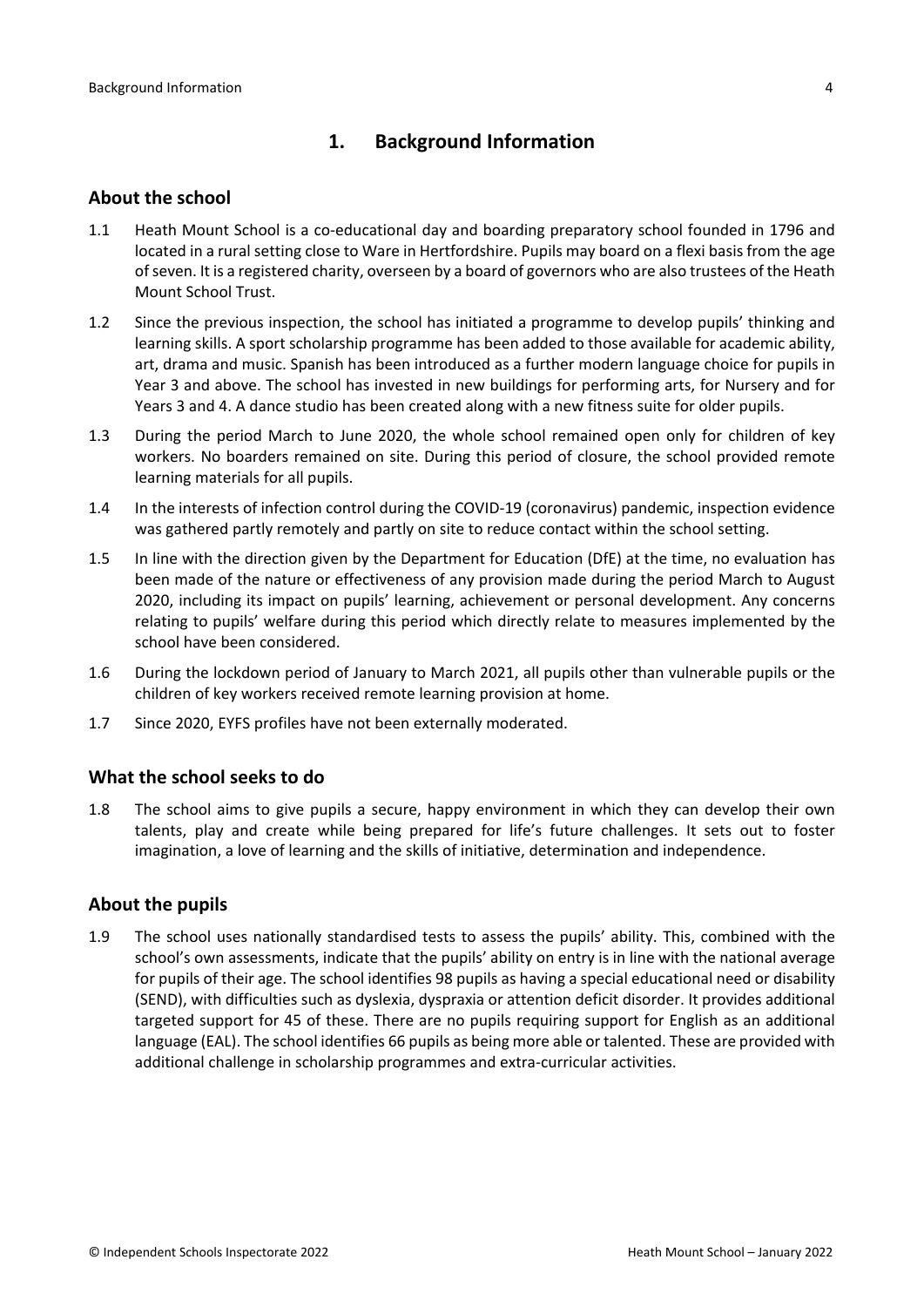## <span id="page-4-0"></span>**2. Regulatory Compliance Inspection**

### <span id="page-4-1"></span>**Preface**

The Independent Schools Inspectorate (ISI) is approved by the Secretary of State to inspect schools which are, or whose heads are, in membership of the associations which form the Independent Schools Council (ISC) and report on the extent to which they meet the Independent School Standards ('the standards') in the Schedule to the Education (Independent School Standards) Regulations 2014, including the National Minimum Standards for Boarding ('boarding NMS'), where applicable. Inspections ofschools with early years settings not requiring registration also report whether the school complies with key provisions of the Early Years Foundation Stage statutory framework, and for registered settings the full range of the Early Years Foundation Stage provisions is considered. Additionally, inspections report on the school's accessibility plan under Schedule 10 of the Equality Act 2010 and the ban on corporal punishment under section 548 of the Education Act 1996. Inspections also comment on the progress made to meet any compliance action points set out in the school's most recent statutory inspection.

ISI inspections are also carried out under the arrangements of the ISC Associations for the maintenance and improvement of the quality of their membership.

**This is a FOCUSED COMPLIANCE INSPECTION which was combined with an inspection of EDUCATIONAL QUALITY. The FOCUSED COMPLIANCE inspection reports only on the school's compliance with the standards**, **including the boarding NMS.** The standards represent minimum requirements and judgements are given either as **met** or as **not met**. All schools are required to meet all the standards applicable to them. Where the minimum requirements are not met, this is clearly indicated in the relevant section of the report and the school is required to take the actions specified. In this focused compliance inspection, key standards have been inspected in detail. These are the standards on safeguarding; measures to guard against bullying; arrangements for pupils' health and safety; arrangements to check the suitability of staff; the provision of information; the handling of parents' complaints; and other related aspects of leadership and management. The remaining standards and requirements are deemed to continue to be met unless evidence to the contrary has been found.

Inspections do not include matters that are outside of the regulatory framework described above, such as: an exhaustive health and safety audit; compliance with data protection requirements; an in-depth examination of the structural condition of the school, its services or other physical features; contractual arrangements with parents; an investigation of the financial viability of the school or its accounting procedures.

Inspectors may be aware of individual safeguarding concerns, allegations and complaints as part of the inspection process. Such matters will not usually be referred to specifically in published reports in this document but will have been considered by the team in reaching its judgements.

Links to the standards and requirements can be found here: The Education [\(Independent](http://www.legislation.gov.uk/uksi/2014/3283/contents/made) School Standards) [Regulations](http://www.legislation.gov.uk/uksi/2014/3283/contents/made) 2014, National Minimum Standards for Boarding Schools, Early Years [Foundation](https://www.gov.uk/government/publications/early-years-foundation-stage-framework--2) Stage Statutory [Framework.](https://www.gov.uk/government/publications/early-years-foundation-stage-framework--2)

**COVID-19: Inspection judgements do not cover the period March to August 2020 inclusive.**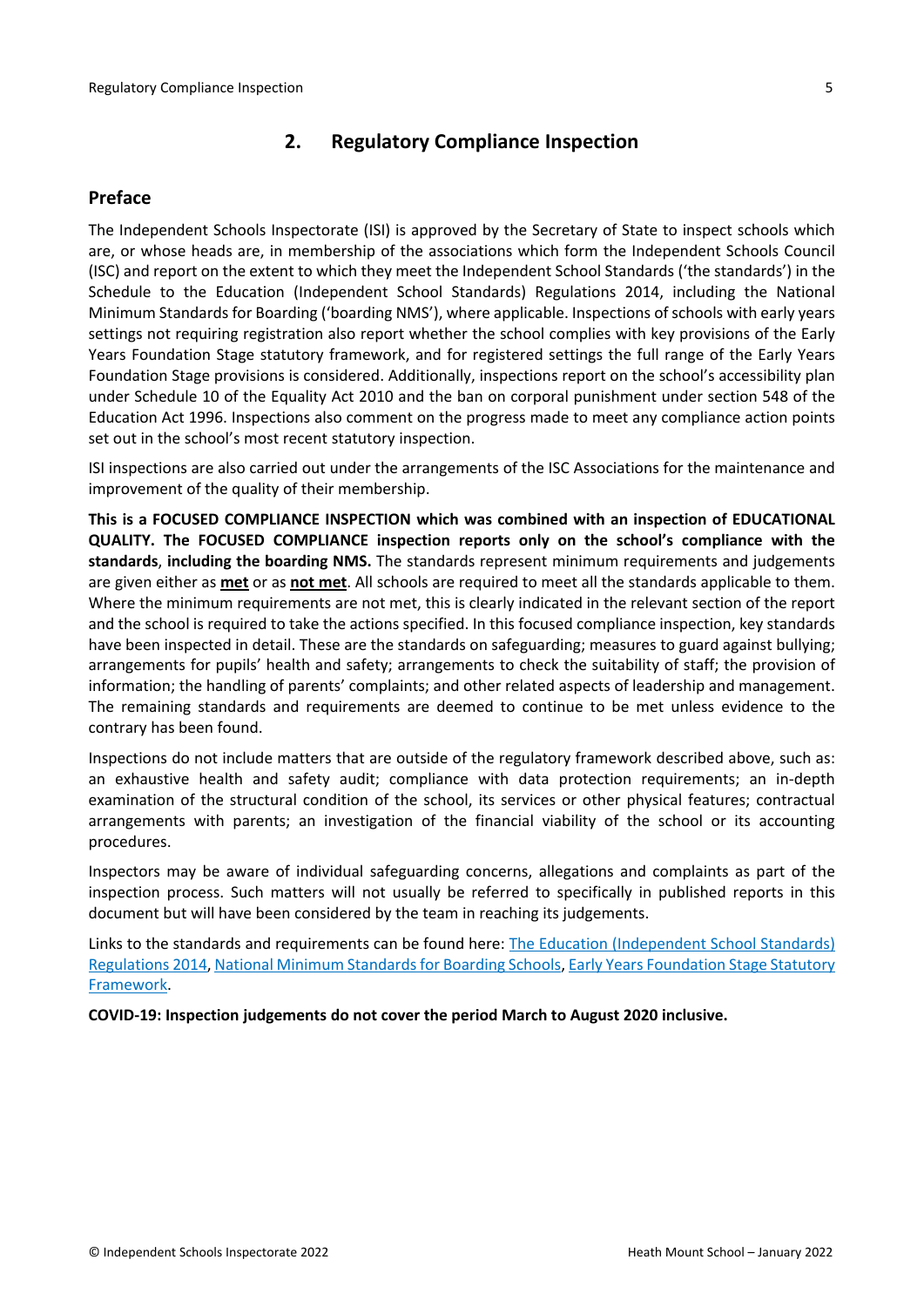## <span id="page-5-0"></span>**Key findings**

**2.1 The school meets the standards in the schedule to the Education (Independent School Standards) Regulations 2014, the National Minimum Standards for Boarding Schools 2015, the requirements of the statutory framework for the Early Years Foundation Stage, and associated requirements, and no further action is required as a result of this inspection.**

## <span id="page-5-1"></span>**PART 1 – Quality of education provided**

- 2.2 The school's own framework for assessment confirms that teaching enables pupils to make good progress in the context of Part 1 paragraph 3(a).
- 2.3 The curriculum is documented, supported by appropriate plans and schemes of work for the pupils and covers the required breadth of material. The teaching enables pupils to make good progress, encompasses effective behaviour management and is supported by suitable resources. A suitable framework for the assessment of pupils' performance is in place.
- 2.4 Pupils receive relationships education in the pre-preparatory school and relationships and sex education in the preparatory school, except in so far as they are lawfully excused. The school has consulted parents and published a written statement of its policy which has regard to the relevant statutory guidance.
- **2.5 The standards relating to the quality of education [paragraphs 1–4] are met.**

## <span id="page-5-2"></span>**PART 2 – Spiritual, moral, social and cultural development of pupils**

- 2.6 Principles and values are actively promoted which facilitate the personal development of pupils as responsible, tolerant, law-abiding citizens. Boarders' views are actively encouraged, and their opinions and concerns are appropriately considered by staff. Any prefect system operating in the school is suitably managed.
- **2.7 The standard relating to spiritual, moral, social and cultural development [paragraph 5] and NMS 17 and 19 are met.**

#### <span id="page-5-3"></span>**PART 3 – Welfare, health and safety of pupils**

- 2.8 Arrangements are made to safeguard and promote the welfare of pupils by means that pay due regard to current statutory guidance; good behaviour is promoted; bullying is prevented so far as reasonably practicable; health and safety requirements are met, including those relating to fire safety; provision is made for first aid. Pupils are properly supervised; admission and attendance registers are maintained, as required, and there is a strategic approach to risk assessment. A disability access plan is in place.
- 2.9 An appropriate induction process for pupils new to boarding is implemented, and suitable provision is made for boarders' medical and health care, their food and drink and for managing boarders' laundry and possessions. Boarders have suitable contact with friends and family and access to a programme of activities. Boarding staff are appropriately trained and deployed.
- **2.10 The standardsrelating to welfare, health and safety [paragraphs 6–16], the requirement of Schedule 10 of the Equality Act 2010, the ban on corporal punishment under section 548 of the Education Act 1996, and NMS 2–4, 6–12, 15 and 16 are met.**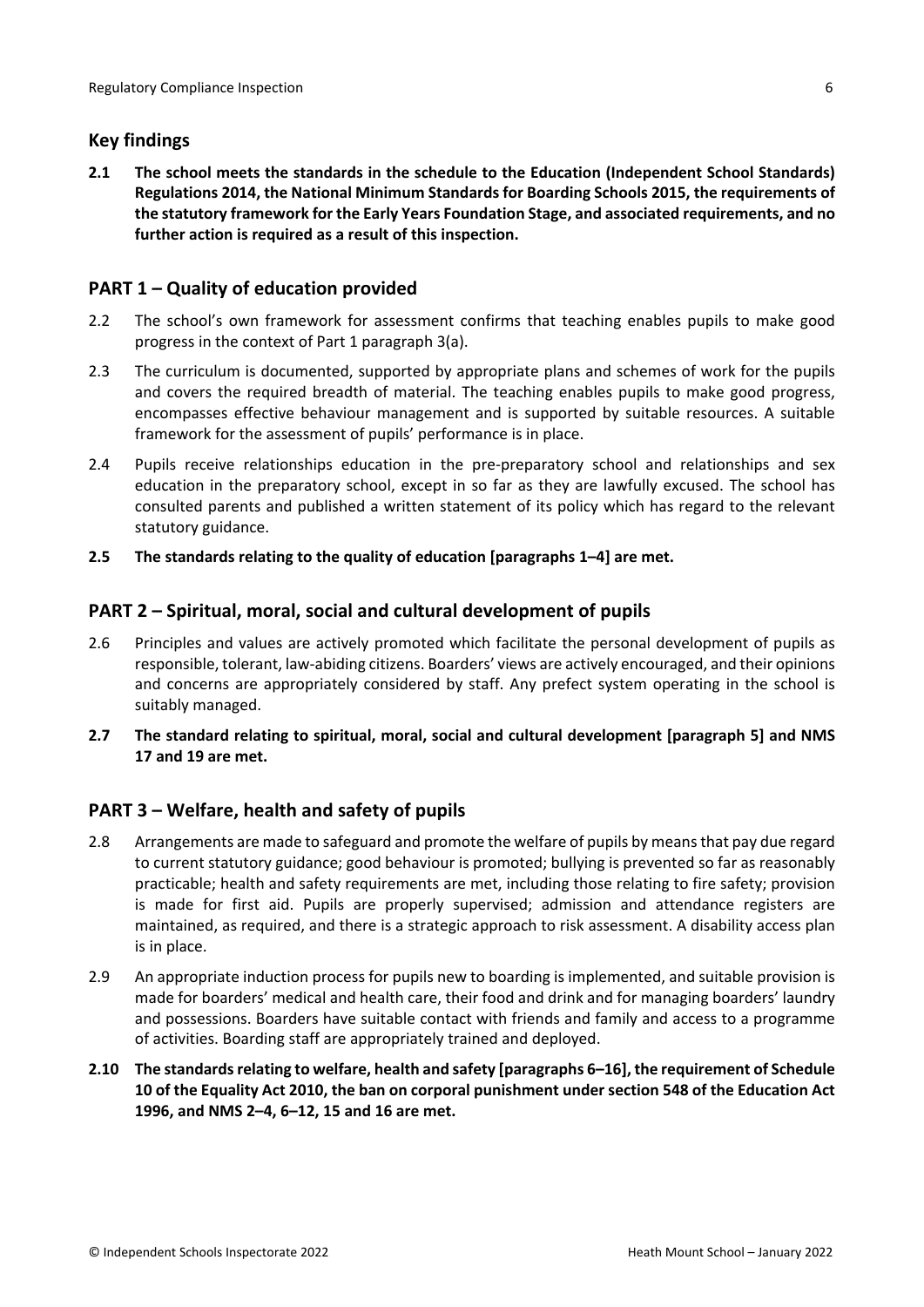## <span id="page-6-0"></span>**PART 4 – Suitability of staff, supply staff, and proprietors**

- 2.11 The school makes appropriate checks to ensure the suitability of staff, supply staff and proprietors, and a register is kept as required. Visitors to boarding accommodation are appropriately supervised and the school's arrangements for guardianship are suitably managed.
- **2.12 The standards relating to the suitability of those in contact with pupils at the school [paragraphs 17–21] and NMS 14 are met.**

#### <span id="page-6-1"></span>**PART 5 – Premises of and accommodation at schools**

2.13 Suitable toilet and changing facilities, and showering facilities where required by the standard, and appropriate accommodation for pupils' medical and therapy needs are provided. The premises are maintained to a standard commensurate with health and safety; acoustics and lighting are appropriate; water provision is adequate. Suitable outdoor space is provided for physical education and outdoor play. Boarding accommodation is adequate for the needs of all boarders, and safeguards and promotes their welfare.

#### **2.14 The standardsrelating to the premises and accommodation [paragraphs 22–31] and NMS 5 are met.**

#### <span id="page-6-2"></span>**PART 6 – Provision of information.**

- 2.15 A range of information is published, provided or made available to parents, inspectors and the Department for Education. This includes details about the proprietor, the ethos of the school and the curriculum, and of the school's arrangementsfor admission, behaviour and exclusions, bullying, health and safety, first aid, details of the complaints procedure, and the number of complaints registered under the formal procedure during the preceding school year, and the provision for any with education, health and care plans or English as an additional language. It also includes particulars of the school's academic performance during the preceding school year, inspection reports and (for parents only) a report at least annually of their own child's progress. The safeguarding policy is posted on the school's website. A suitable statement of boarding principles and practice is published by the school.
- **2.16 The standard relating to the provision of information [paragraph 32] and NMS 1 are met.**

#### <span id="page-6-3"></span>**PART 7 – Manner in which complaints are handled**

- 2.17 Parental complaints, if any, are handled effectively through a three-stage process, (informal, formal and a hearing before a panel of three, one of whom is independent of the school). Each stage has clear time scales, and at the third stage the panel can make findings and recommendations which are communicated to the complainant. Records are kept appropriately, including of any action taken, whether or not a complaint is successful, and identifying those relating to the boarding provision.
- **2.18 The standard relating to the handling of complaints [paragraph 33] and NMS 18 are met.**

#### <span id="page-6-4"></span>**PART 8 – Quality of leadership in and management of schools**

- 2.19 The proprietor ensures that the leadership and management demonstrate good skills and knowledge, and fulfil their responsibilities effectively, so that the other standards are consistently met, and they actively promote the well-being of the pupils. Appropriate leadership and management of boarding ensure that the required policies and records are maintained and effectively monitored.
- **2.20 The standard relating to leadership and management of the school [paragraph 34] and NMS 13 are met.**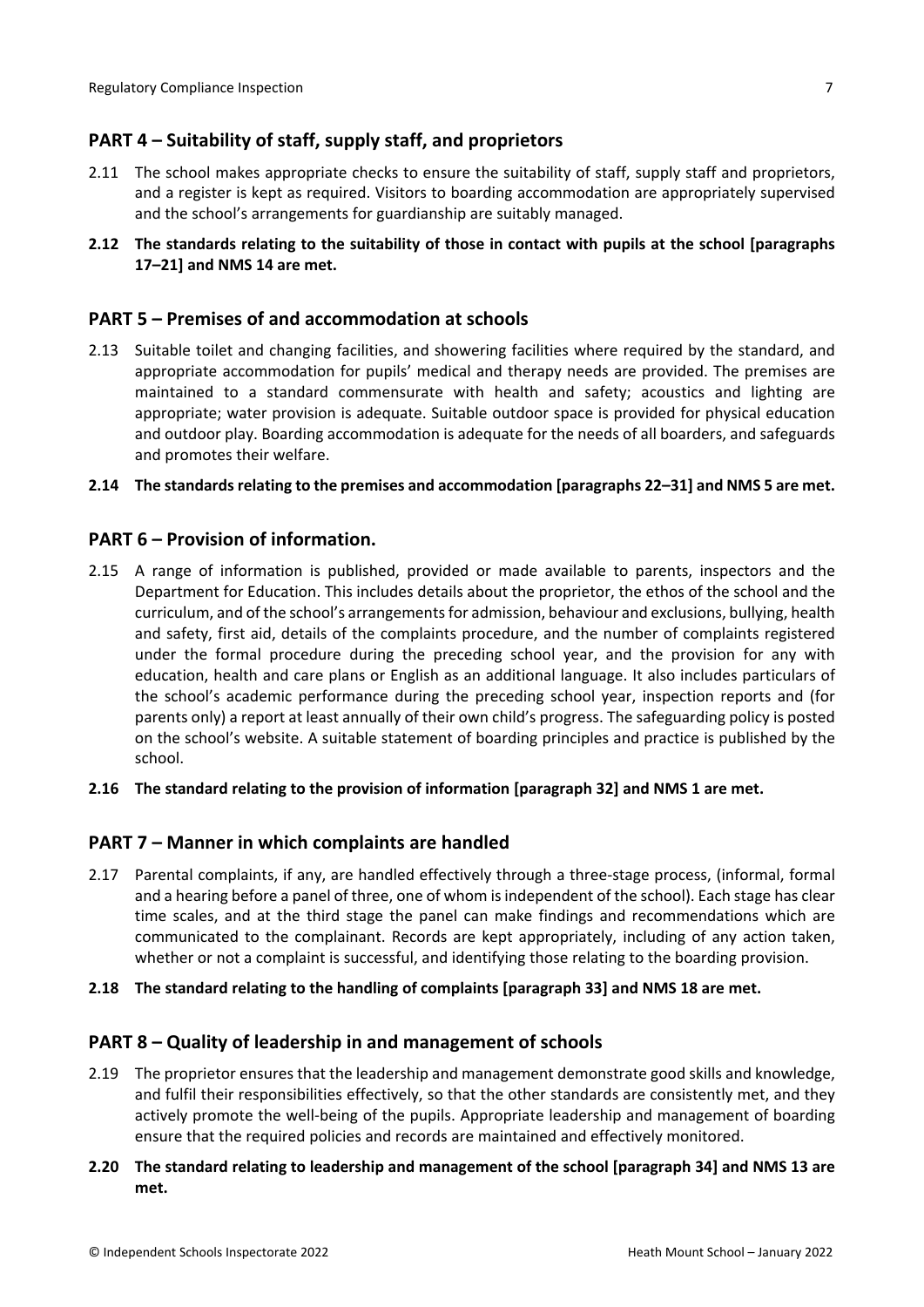## <span id="page-7-0"></span>**3. Educational Quality Inspection**

#### <span id="page-7-1"></span>**Preface**

**The EDUCATIONAL QUALITY inspection reports on the quality of the school's work**. It focuses on the two key outcomes:

- The achievement of the pupils, including their academic development, and
- The personal development of the pupils.

#### **The headline judgements apply one of the ISI descriptors 'excellent', 'good', 'sound' or 'unsatisfactory'.**

Where necessary, National Curriculum nomenclature is used to refer to year groups in the school.

## <span id="page-7-2"></span>**Key findings**

3.1 The quality of the pupils' academic and other achievements is excellent.

- Pupils make excellent progress from their starting points across the curriculum.
- They have an excellent attitude to learning and an ability to accept making mistakes as a step to progress.
- They have excellent teamwork skills and work together extremely well.
- Their achievements beyond the classroom are outstanding, especially in sport, art and music.
- 3.2 The quality of the pupils' personal development is excellent.
	- Pupils grow into assured individuals with high self-esteem and confidence devoid of egotism.
	- Their manners are excellent, as is their ability to combine assurance with respect in conversations with adults.
	- Pupils' social development is excellent, and they take pride in contributing responsibly to the everyday life of the school.
	- They develop excellent levels of awareness about keeping safe while enjoying the outdoor freedoms the school gives them.

#### <span id="page-7-3"></span>**Recommendations**

3.3 The school is advised to make the following improvements.

- Ensure that pupils' understanding of how to improve their work is consistently supported by clear comments and advice in the marking of their written work.
- Develop older pupils' confidence in working independently as well as in collaboration by providing them with more opportunities to do so in lessons.

#### <span id="page-7-4"></span>**The quality of the pupils' academic and other achievements**

- 3.4 The quality of the pupils' academic and other achievements is excellent.
- 3.5 Pupils achieve high academic standards, reflecting the school's success in fulfilling its aims. Each year, many pupils move on to their senior schools with scholarship awards. The school uses nationally standardised tests to assess pupils' progress and these, along with the school's own termly data analysis, indicate that pupils make excellent progress from their starting points. Children in the EYFS reach expected levels of development rapidly and, by the end of Year 6, almost two-thirds of older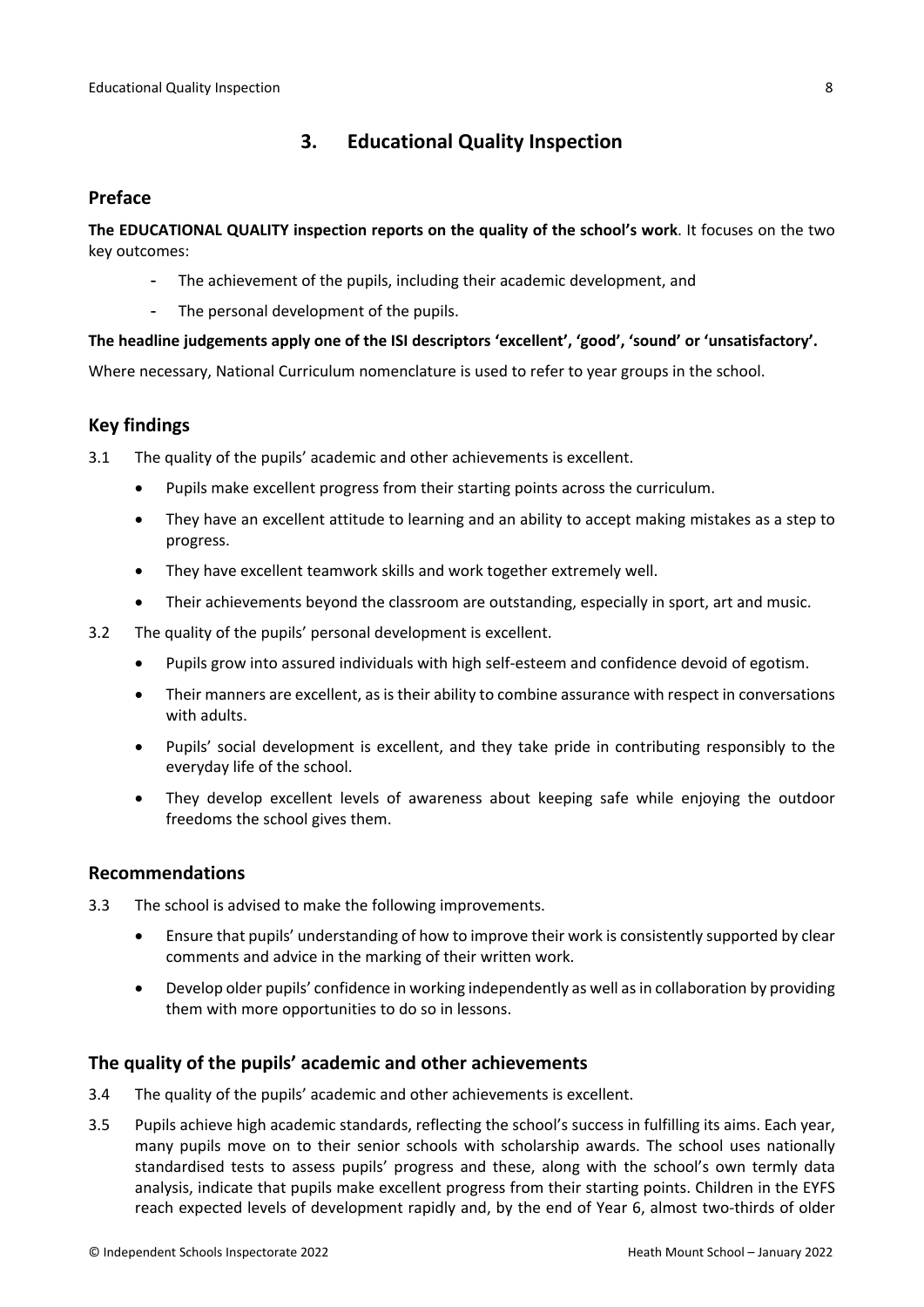pupils achieve results which are significantly above the expectations for pupils sitting similar tests. There is no marked or consistent difference between the outcomes for male and female pupils. Pupils with SEND attain results in line with those of their peers. Pupils identified as more able or talented are helped to develop their abilities in scholarship programmes. During the period of school closure, pupils were able to continue this rapid progress because the school swiftly set in place a thorough programme of on-line learning and ensured that all pupils had the devices needed to access this. A very large majority of parents expressed great satisfaction with their children's education and progress.

- 3.6 Pupils develop a rich body of knowledge, skills and understanding across the range of subjects, thanks to teaching which is characterised by swift pace and excellent questioning. Children in Nursery show an excellent knowledge of the correspondence between letters and sounds; by Year 4, most pupils read aloud fluently and with expression. In lessons, pupils show an excellent ability to draw on previous learning, for example in Year 8 when explaining the need to match the ending and gender of adjectives with the corresponding nouns in a foreign language. Pupils' understanding of mathematical and scientific concepts is strong, as are their skills in humanities. Pupils willingly ask for help from their teachers in lessons, and boarders are able to seek guidance in the evenings from their house staff. Many pupils say the marking of their work is helpful, although some said that comments which lack specificity do not help them learn how to improve. Inspectors agree that the school's good marking policy is not consistently used across all subjects. In music activities seen, trumpet players swiftly got to grips with tricky off-beat rhythms and, in choir rehearsals, singers made very rapid progress in controlling the variations of dynamics as well as in performance skills. Across the curriculum, their learning is supported by a consistent teaching approach which encourages self-reliance and perseverance so that they are not daunted by challenging new material.
- 3.7 Pupils have excellent communication skills. From their earliest daysin the school, they are encouraged to express themselves confidently in lessons. They listen attentively to their teachers and to each other. They develop an awareness of the power and effect of language choice, deciding, for example, that 'Fruity Friday'sounds much more appealing than 'Fruity Monday' because of the alliteration. They talk to each other and discuss their work intelligently, encouraged by a learning approach which stresses collaboration. Their confidence in talking in public is nurtured by the many opportunities the school provides in lessons and in activities such as the annual 'Recite!' competition. Their reading and writing skills are well developed; they choose books for themselves to read for pleasure, and their writing shows a wide vocabulary and understanding of sentence structure.
- 3.8 Their mathematical ability is considerable. Children in Nursery were confidently able to explain the shapes of the nests they had made in the outdoor area, and those in Reception turned a twodimensional plan of their room into a three-dimensional representation using blocks. Older pupils manipulate numbers confidently in mathematics lessons and apply their skills in other subjects. For example, in a science class in Year 5, pupils collected data using stopwatches and trundle wheels to measure time taken when running, walking and jumping across a specific distance and used this to calculate speed. Pupils in Year 7 demonstrated excellent skills in geography lessons in measuring and calculating the impact of different elements on the school's microclimate. The pupils' willingness to attempt a new task without fear of being wrong is strongly supported by the widespread use of learning partners and teaching which encourages pupils to challenge themselves.
- 3.9 Pupils have highly developed skills in using information and communication technology (ICT), further honed by the experience of learning on-line during school closure. They appreciated the way in which the school had prepared them for this by teaching them how to use specific applications for sharing work, and the school is continuing to use these routinely. Those pupils currently having to self-isolate showed confident use of technology to participate in lessons with their classmates. In the course of the inspection, pupils were seen using their ICT skills with assurance, for example, to research and then prepare presentations on their music idols. Others used art or animation programmes on handheld devices to great effect.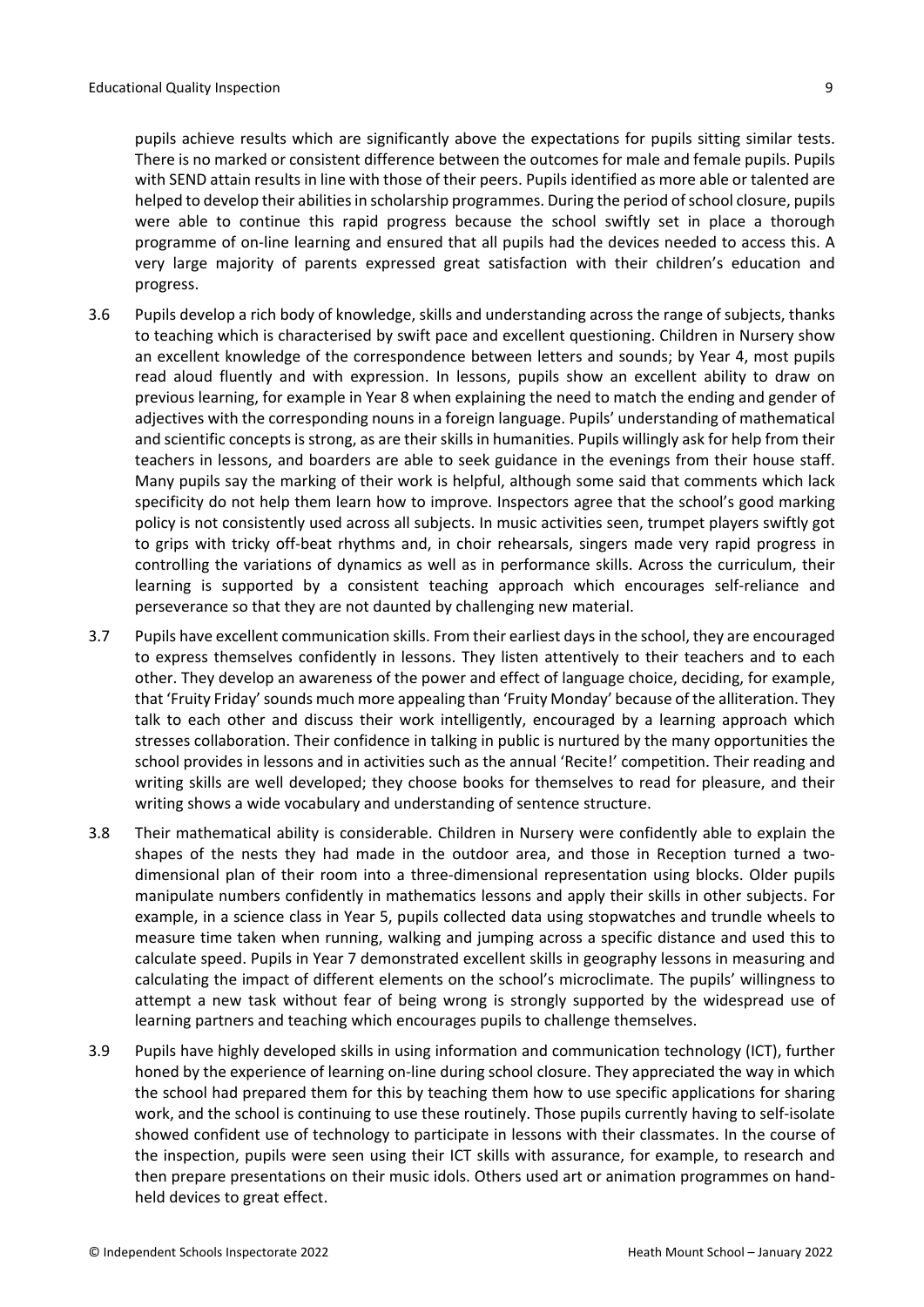- 3.10 The pupils' success beyond the curriculum is especially evident in sports, music and art. A number of pupils have played at county level in a range of sports, including cricket, hockey and netball, and in recent years there has been national representation in sailing, hockey and golf. Sports scholars improve their skills and their tactical understanding in dedicated sessions. In their creative work, the pupils reach outstanding levels and make exceptionally swift progress. The orchestra, concert band, instrumental groups and choirs perform regularly in school. The Bax choir has been the winner in national competitions. Pupils' artistic skills are highly developed; pieces produced by older pupils are not only technically assured but show a sensitivity and maturity beyond their years. Some of the pupils' work has been chosen for display in the Royal Academy's summer shows. All these achievements are supported by the commitment of senior leadership to investing in excellent resources and specialist teaching. The school is extremely successful in encouraging the pupils' creativity and, most importantly, ensuring that they find a real sense of enjoyment and satisfaction in such activities.
- 3.11 Pupils have excellent study skills and show a growing ability to analyse resources and synthesise information. Pupils in Year 2 were able to differentiate between the plot of a story and their own response to it, so as to recommend it to others. In a science lesson, pupils in Year 6 successfully analysed the information given about friction before posing hypotheses and then coming to accurate conclusions. In discussion, pupils in Year 8 spoke of learning to evaluate the reliability of different historical sources before forming conclusions. Their skills are strongly supported by the school's overall approach to learning; rather than providing immediate answers to pupils' questions, teaching encourages them to discuss with each other and to consider other factors, thereby prompting further thought and a richer understanding.
- 3.12 Pupils readily use the language of perseverance, effort, trying again, striking evidence of their excellent attitudes to learning. Their understanding of the importance of resilience and determination not to give up is emphasised in lessons and in fun activities, such as a form time in which tasks such as picking up flat items with chopsticks led to equal amounts of frustration and laughter. Pupils listen carefully to instructions, discuss energetically with their learning partners and make suggestions about each other's work. They are used to working together and find this a useful approach,saying that two brains are better than one. Some of the oldest pupils, however, said that they feel that the focus on collaboration can limit their opportunities to work independently. Inspectors agree that, other than in practical lessons, it was more common to see them working in pairs than independently. The pupils develop initiative, a willingnessto face challenges and to accept responsibility for themselves and their work.

## <span id="page-9-0"></span>**The quality of the pupils' personal development**

- 3.13 The quality of the pupils' personal development is excellent.
- 3.14 The pupils have excellent self-esteem and self-confidence; from children in Nursery to pupil school leaders in Year 8, pupils showed a strikingly open, relaxed willingness to talk to visitors. Boarders say that the experience of being away from home for some evenings helps them to develop further their self-reliance and organisational skills. Pupils are well able to reflect on their work; they discuss ways to improve with their learning partners and persevere in their efforts. Questionnaire responses from parents and pupils said that there is not enough information about careers. There is a programme of lectures given by speakers from a range of careers paths and an annual careers fair. In discussion, it became clear that older pupils are less concerned with future job paths than in preparing for their future school. The school has a well-established programme of visitors from secondary schools which happens later in the school year. Pupils are certainly encouraged throughout the school to develop the resilience, self-discipline and determination which will stand them in good stead in the future.
- 3.15 Pupils make decisions routinely in their daily lives. Those in EYFS choose their own activities after group sessions and, throughout the rest of the school, pupils routinely select which level of challenge for a task they will choose. Pupils say that, while it may be tempting to attempt the easier of the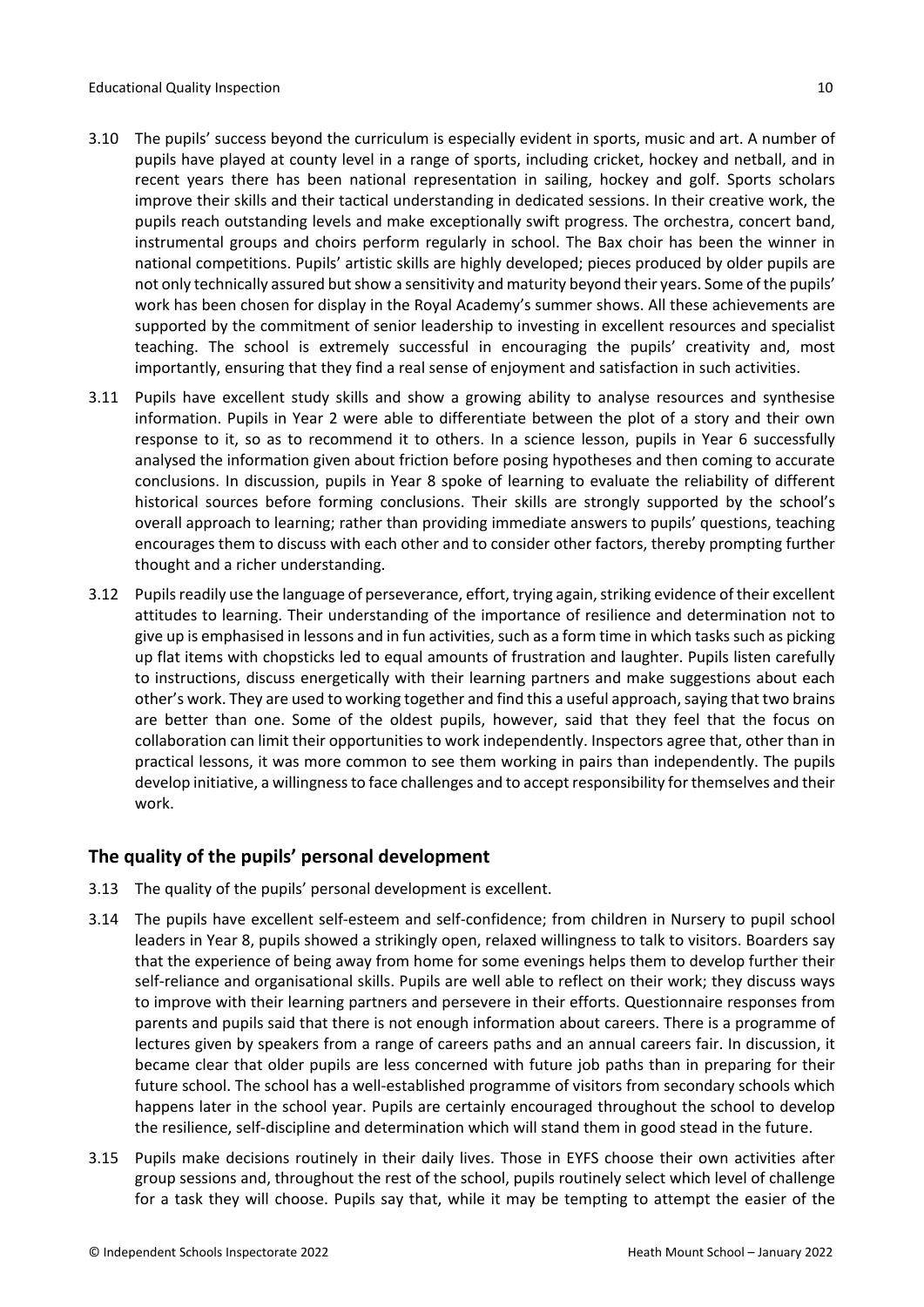challenge levels provided, they know that to do this will limit their progress, and so opt for higher levels. They appreciate that the decisions they make academically, in their relationships and in the choices they make about lifestyle, will have an impact on them both now and in the future.

- 3.16 Pupils respond thoughtfully to the 'I wonder…' prompt on classroom walls with a variety of comments showing their excellent awareness of complex issues and that there are values beyond the material. A comment on a display in Year 1 was, 'Why am I me?' and in Year 2, 'Can you live without love?' Such questions reveal that they are beginning to understand the power and importance of abstract thinking. Older pupils' awareness of a dimension beyond the material is primarily expressed in an understanding that a sense of calm, of inner peace, is important. They say that they can find this in reading, in music and in art; their appreciation of such matters and the quality of what they produce show their considerable aesthetic capacity. They come to take the beauty of their surroundings for granted, until asked to reflect on it; when asked to do so, they spoke of the pleasure of seeing the wildlife close by and of the beauty of the sunset seen through the trees in the forest. Whatever their age, pupils say that familial relationships, friendships and a sense of inner contentment are far more important to a fulfilled life than money or celebrity.
- 3.17 Pupils have an excellent understanding of the difference between right and wrong. Their behaviour is guided by the school's values of acceptance, respect and integrity. They respect the school's clearly stated expectations of their behaviour and almost always live up to them. They know it is important to be honest and to own up if they have done something wrong, especially if not doing so would leave someone else to take the blame. Their behaviour around the school is uniformly courteous, and they are very aware that their behaviour can have an impact on others. They also have the sensitivity to know that there can be hidden factors affecting someone's behaviour and that rushing to judgement can lead to incorrect conclusions. They have great trust in their teachers to be fair in dealing with behaviour.
- 3.18 Their social development is excellent. Senior pupils from Year 8 took total responsibility for creating an assembly for pupils in Years 3 and 4. In a confident and well-designed presentation, they explained to these pupils the meaning and importance of the school's values. They helped their juniors to understand that respect includes self-respect in appearance and polite, respectful behaviour to adults. The pupils' awareness of the importance of the common courtesies helps create the school's harmonious, civilised atmosphere in which there is mutual respect. Many pupils say thank you to their teachers for the lesson before leaving the room. They are socially adept at working together in classrooms, handing out equipment efficiently, listening sensibly and respecting others' views as they work through tasks to solve problems.
- 3.19 Pupils take on responsibilities of various sorts from the start. Children in Nursery are encouraged to help tidy up. The school council draws on opinions across the age range, as seen in the voting for actions to take to encourage more birdlife in the school grounds. Older pupils take on prominent responsibilities, such as being on duty alongside the senior staff to bid parents good morning as they drop off their children and then help the younger pupils to get settled in their classrooms. They value the buddy system which matches pupils in Years 6 and 5 with those in Years 3 and 4, acting as reading partners and supportive older friends. The team of senior pupil leaders are given a high profile, and considerable trust is invested in them. They live up to the expectation to act as role models for their peers in school and in boarding. Pupils have many opportunities in school, in the boarding houses, or outside school in the local and wider community to contribute to and support the lives of others. The school retains its links with a school in India, although visits have not been possible because of COVID-19. Pupils' charitable efforts have included creating food parcels for local causes, making and selling artificial slime for a cancer charity, and a fun run to raise money for a memorial garden for a former pupil. Pupils are aware of their own privileges and understand the importance of helping those less fortunate.
- 3.20 The pupils have a very strong sense of fairness and social justice. They understand the importance of respect for all regardless of race, gender or disability. Their shock was palpable when a visiting speaker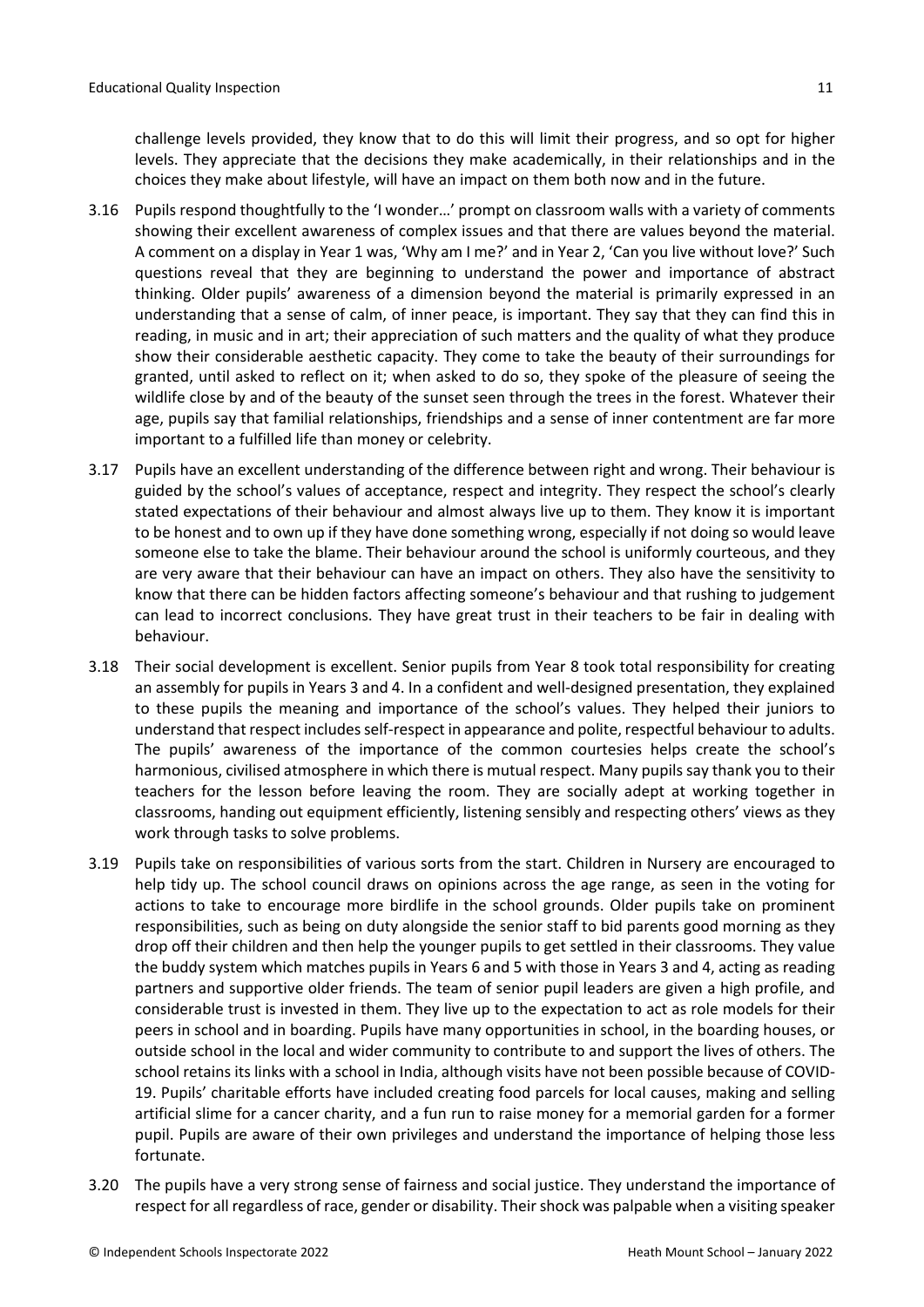told them of being refused entrance to a restaurant because of her ethnicity. They spoke afterwards of how important it is to stand up against such attitudes, saying that the colour of skin doesn't matter, we are all humans and equal. Their awareness of the traditions and faiths of other cultures is raised in curriculum resources which spark their interest. Younger pupils discuss the similarities between fairy stories from different cultures, and artwork also draws inspiration from different countries such as Bali, China and India.

3.21 Pupils learn how to keep themselves safe when using the internet, and the 'Tech Team' of pupils reinforce the school's messages by creating presentations to be shared with their peers. They know the importance of a healthy diet and why it is important to eat fruit and vegetables. Especially notable is their development of excellent skills in keeping themselves safe and in managing acceptable physical risk through their everyday experiences in school. They use the equipment in design and technology (DT) wisely; once they have earned their licences by showing they understand the safety rules, pupils are allowed to use the DT machinery without direct supervision. Similarly, boarders need to earn their kettle and toaster licences before using this kitchen equipment. Pupils in Reception confidently learn how to use a hacksaw; in the outdoor learning environment, older pupils learn to use knives safely and enthusiastically compete to win the Golden Pine Cone for building the best camp. Pupils are given enormoustrust assoon asthey show they can use it responsibly. They are appreciative of the freedom they are given, knowing it is a means to maintain their mental well-being as well as their physical health. Within the secure boundaries of the site, older pupils are given free range during breaks and assess risks for themselves in energetic games on pitches, fields and in the forest areas. Staff on duty keep a watchful, discreet eye but, in line with the school's aim to provide them with traditional childhood experiences, the pupils are trusted simply to play and enjoy their freedom.